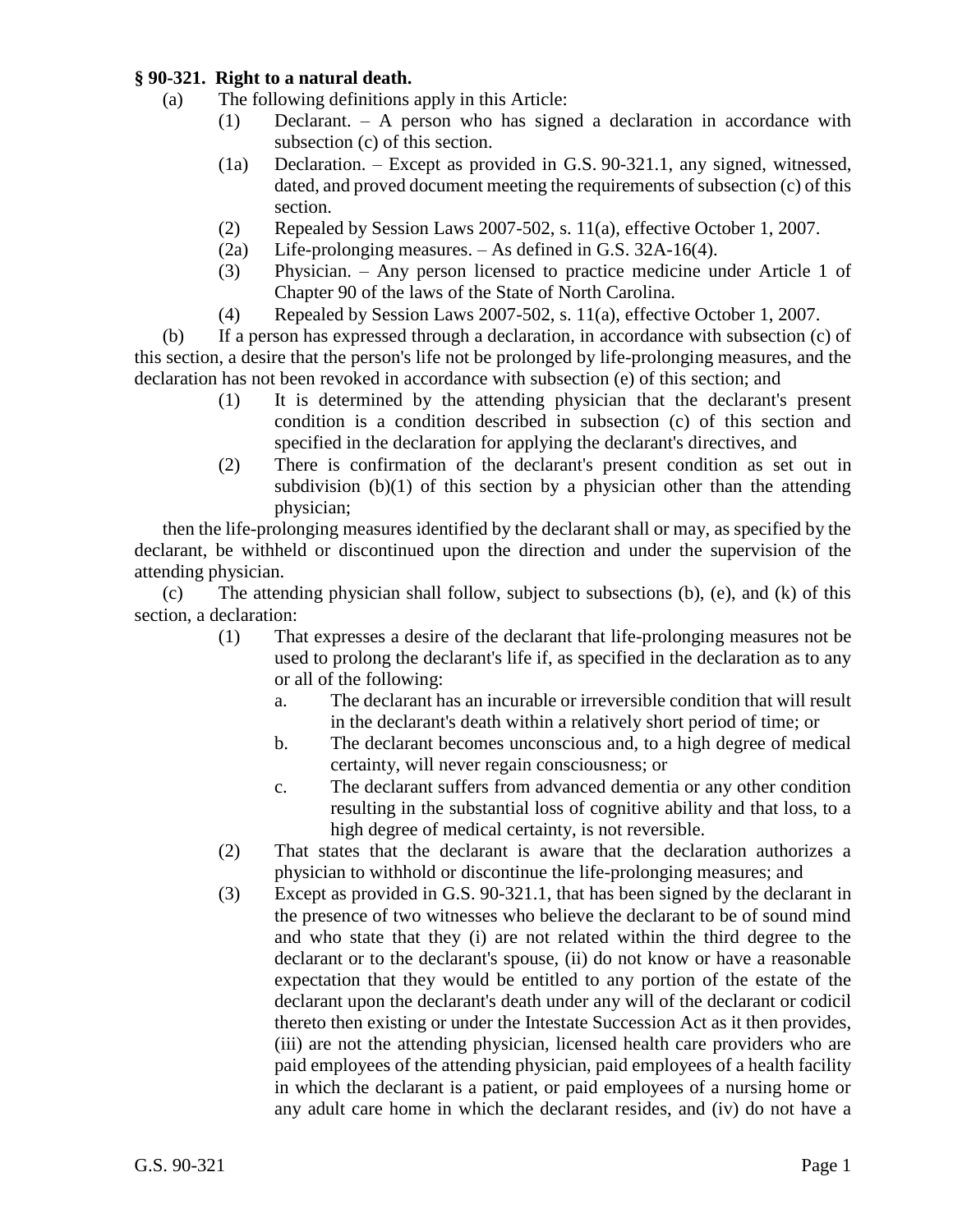claim against any portion of the estate of the declarant at the time of the declaration; and

(4) That has been proved before a clerk or assistant clerk of superior court, or a notary public who certifies substantially as set out in subsection (d1) of this section. A notary who takes the acknowledgement may but is not required to be a paid employee of the attending physician, a paid employee of a health facility in which the declarant is a patient, or a paid employee of a nursing home or any adult care home in which the declarant resides.

(d) Repealed by Session Laws 2007-502, s. 11(b), effective October 1, 2007.

(d1) The following form is specifically determined to meet the requirements of subsection (c) of this section:

# **ADVANCE DIRECTIVE FOR A NATURAL DEATH ("LIVING WILL")**

# **NOTE: YOU SHOULD USE THIS DOCUMENT TO GIVE YOUR HEALTH CARE PROVIDERS INSTRUCTIONS TO WITHHOLD OR WITHDRAW LIFE-PROLONGING MEASURES IN CERTAIN SITUATIONS. THERE IS NO LEGAL REQUIREMENT THAT ANYONE EXECUTE A LIVING WILL.**

*GENERAL INSTRUCTIONS: You can use this Advance Directive ("Living Will") form to give instructions for the future if you want your health care providers to withhold or withdraw life-prolonging measures in certain situations. You should talk to your doctor about what these terms mean. The Living Will states what choices you would have made for yourself if you were able to communicate. Talk to your family members, friends, and others you trust about your choices. Also, it is a good idea to talk with professionals such as your doctors, clergypersons, and lawyers before you complete and sign this Living Will.*

*You do not have to use this form to give those instructions, but if you create your own Advance Directive you need to be very careful to ensure that it is consistent with North Carolina law.*

*This Living Will form is intended to be valid in any jurisdiction in which it is presented, but places outside North Carolina may impose requirements that this form does not meet.*

*If you want to use this form, you must complete it, sign it, and have your signature witnessed by two qualified witnesses and proved by a notary public. Follow the instructions about which choices you can initial very carefully. Do not sign this form until two witnesses and a notary public are present to watch you sign it. You then should consider giving a copy to your primary physician and/or a trusted relative, and should consider filing it with the Advanced Health Care Directive Registry maintained by the North Carolina Secretary of State:*  http://www.nclifelinks.org/ahcdr/

# **My Desire for a Natural Death**

I, \_\_\_\_\_\_\_\_\_\_\_\_\_\_, being of sound mind, desire that, as specified below, my life not be prolonged by life-prolonging measures:

# **1. When My Directives Apply**

My directions about prolonging my life shall apply *IF* my attending physician determines that I lack capacity to make or communicate health care decisions and: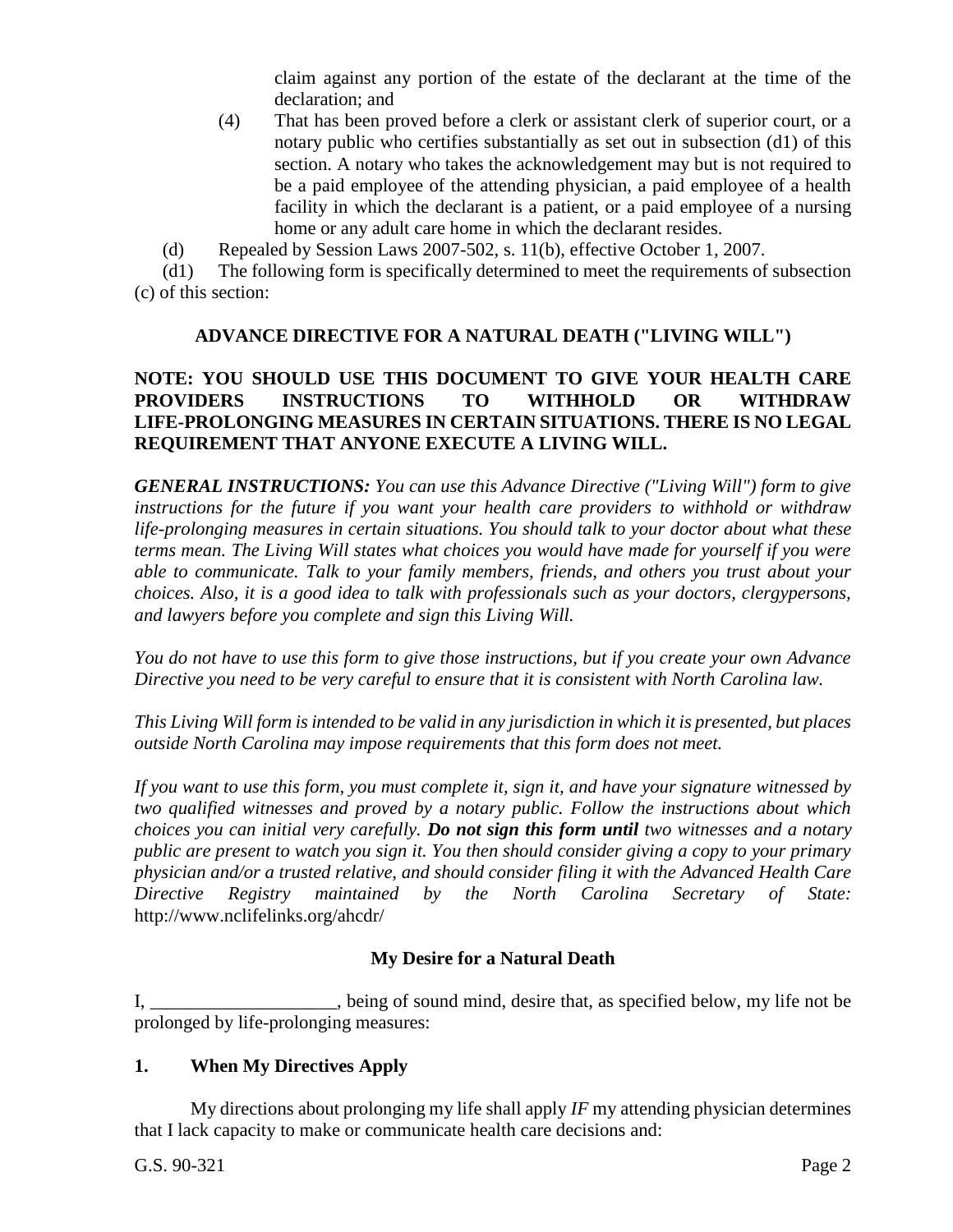## **NOTE: YOU MAY INITIAL ANY AND ALL OF THESE CHOICES.**

| ( <i>Initial</i> ) | I have an incurable or irreversible condition that will result<br>in my death within a relatively short period of time.                                                                                                                        |  |  |
|--------------------|------------------------------------------------------------------------------------------------------------------------------------------------------------------------------------------------------------------------------------------------|--|--|
| ( <i>Initial</i> ) | I become unconscious and my health care providers<br>determine that, to a high degree of medical certainty, I will<br>never regain my consciousness.                                                                                           |  |  |
| (Initial)          | I suffer from advanced dementia or any other condition<br>which results in the substantial loss of my cognitive ability<br>and my health care providers determine that, to a high<br>degree of medical certainty, this loss is not reversible. |  |  |

#### **2. These are My Directives about Prolonging My Life:**

In those situations I have initialed in Section 1, I direct that my health care providers:

#### **NOTE: INITIAL ONLY IN ONE PLACE.**

may withhold or withdraw life-prolonging measures.

*(Initial)*

shall withhold or withdraw life-prolonging measures.

*(Initial)*

### **3. Exceptions – "Artificial Nutrition or Hydration"**

## **NOTE: INITIAL ONLY IF YOU WANT TO MAKE EXCEPTIONS TO YOUR INSTRUCTIONS IN PARAGRAPH 2.**

EVEN THOUGH I do not want my life prolonged in those situations I have initialed in Section 1:

I *DO* want to receive BOTH artificial hydration AND *(Initial)* artificial nutrition (for example, through tubes) in those situations.

### **NOTE: DO NOT INITIAL THIS BLOCK IF ONE OF THE BLOCKS BELOW IS INITIALED.**

I *DO* want to receive ONLY artificial hydration (for *(Initial)* example, through tubes) in those situations.

## **NOTE: DO NOT INITIAL THE BLOCK ABOVE OR BELOW IF THIS BLOCK IS INITIALED.**

I *DO* want to receive ONLY artificial nutrition (for *(Initial)* example, through tubes) in those situations.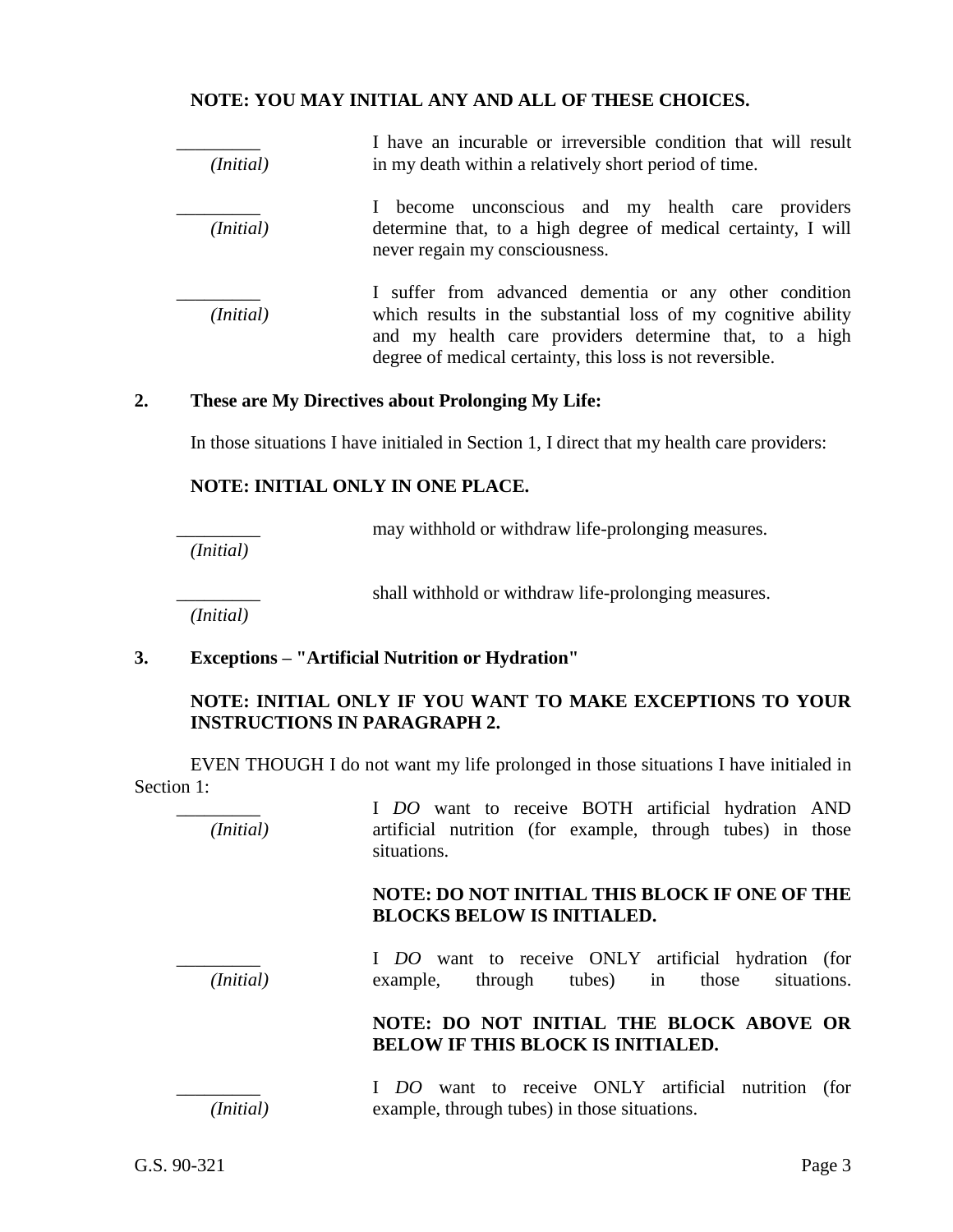# **NOTE: DO NOT INITIAL EITHER OF THE TWO BLOCKS ABOVE IF THIS BLOCK IS INITIALED.**

#### **4. I Wish to be Made as Comfortable as Possible**

I direct that my health care providers take reasonable steps to keep me as clean, comfortable, and free of pain as possible so that my dignity is maintained, even though this care may hasten my death.

#### **5. I Understand my Advance Directive**

I am aware and understand that this document directs certain life-prolonging measures to be withheld or discontinued in accordance with my advance instructions.

#### **6. If I have an Available Health Care Agent**

If I have appointed a health care agent by executing a health care power of attorney or similar instrument, and that health care agent is acting and available and gives instructions that differ from this Advance Directive, then I direct that:

Follow Advance Directive: This Advance Directive will *(Initial)* **override** instructions my health care agent gives about prolonging my life. Follow Health Care Agent: My health care agent has *(Initial)* authority to **override** this Advance Directive.

## *NOTE:* **DO NOT INITIAL BOTH BLOCKS.** *IF YOU DO NOT INITIAL EITHER BOX, THEN YOUR HEALTH CARE PROVIDERS WILL FOLLOW THIS ADVANCE DIRECTIVE AND IGNORE THE INSTRUCTIONS OF YOUR HEALTH CARE AGENT ABOUT PROLONGING YOUR LIFE.*

### **7. My Health Care Providers May Rely on this Directive**

My health care providers shall not be liable to me or to my family, my estate, my heirs, or my personal representative for following the instructions I give in this instrument. Following my directions shall not be considered suicide, or the cause of my death, or malpractice or unprofessional conduct. If I have revoked this instrument but my health care providers do not know that I have done so, and they follow the instructions in this instrument in good faith, they shall be entitled to the same protections to which they would have been entitled if the instrument had not been revoked.

#### **8. I Want this Directive to be Effective Anywhere**

I intend that this Advance Directive be followed by any health care provider in any place.

#### **9. I have the Right to Revoke this Advance Directive**

I understand that at any time I may revoke this Advance Directive in a writing I sign or by communicating in any clear and consistent manner my intent to revoke it to my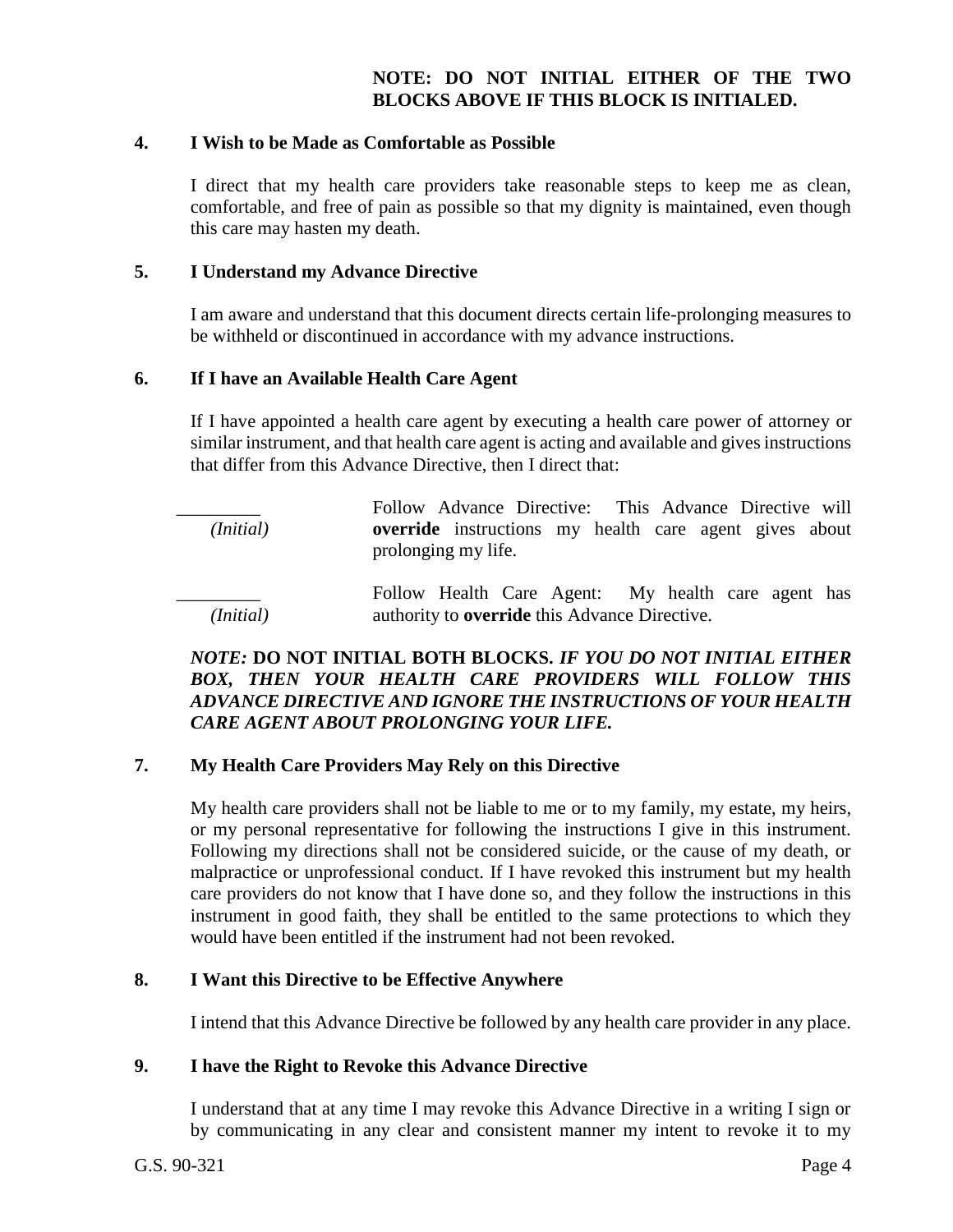attending physician. I understand that if I revoke this instrument I should try to destroy all copies of it.

This the  $\qquad \qquad \text{day of} \qquad \qquad$ 

Print Name

I hereby state that the declarant, \_\_\_\_\_\_\_\_\_\_\_\_\_\_\_\_\_\_\_\_\_\_, being of sound mind, signed (or directed another to sign on declarant's behalf) the foregoing Advance Directive for a Natural Death in my presence, and that I am not related to the declarant by blood or marriage, and I would not be entitled to any portion of the estate of the declarant under any existing will or codicil of the declarant or as an heir under the Intestate Succession Act, if the declarant died on this date without a will. I also state that I am not the declarant's attending physician, nor a licensed health care provider who is (1) an employee of the declarant's attending physician, (2) nor an employee of the health facility in which the declarant is a patient, or (3) an employee of a nursing home or any adult care home where the declarant resides. I further state that I do not have any claim against the declarant or the estate of the declarant.

| Date: |        | Witness:     |  |
|-------|--------|--------------|--|
| Date: |        | Witness:     |  |
|       | COUNTY | <b>STATE</b> |  |

Sworn to (or affirmed) and subscribed before me this day by \_\_\_\_\_\_\_\_\_\_\_\_\_\_\_\_\_\_\_\_\_

*(type/print name of declarant)*

*\_\_\_\_\_\_\_\_\_\_\_\_\_\_\_\_\_\_\_\_\_\_*\_\_ *(type/print name of witness)*

*\_\_\_\_\_\_\_\_\_\_\_\_\_\_\_\_\_\_\_\_\_\_*\_\_ *(type/print name of witness)*

Date \_\_\_\_\_\_\_\_\_\_\_\_\_\_\_\_\_\_\_\_\_\_\_\_\_\_\_ \_\_\_\_\_\_\_\_\_\_\_\_\_\_\_\_\_\_\_\_\_\_\_\_\_\_\_\_\_\_

*(Official Seal) Signature of Notary Public*

\_\_\_\_\_\_\_\_\_\_\_\_\_\_\_\_\_\_, Notary Public

*Printed or typed name*

My commission expires:

(e) A declaration may be revoked by the declarant, in writing or in any manner by which the declarant is able to communicate the declarant's intent to revoke in a clear and consistent manner, without regard to the declarant's mental or physical condition. A health care provider shall have no liability for acting in accordance with a revoked declaration unless the provider has actual notice of the revocation. A health care agent may not revoke a declaration unless the health care power of attorney explicitly authorizes that revocation; however, a health care agent may